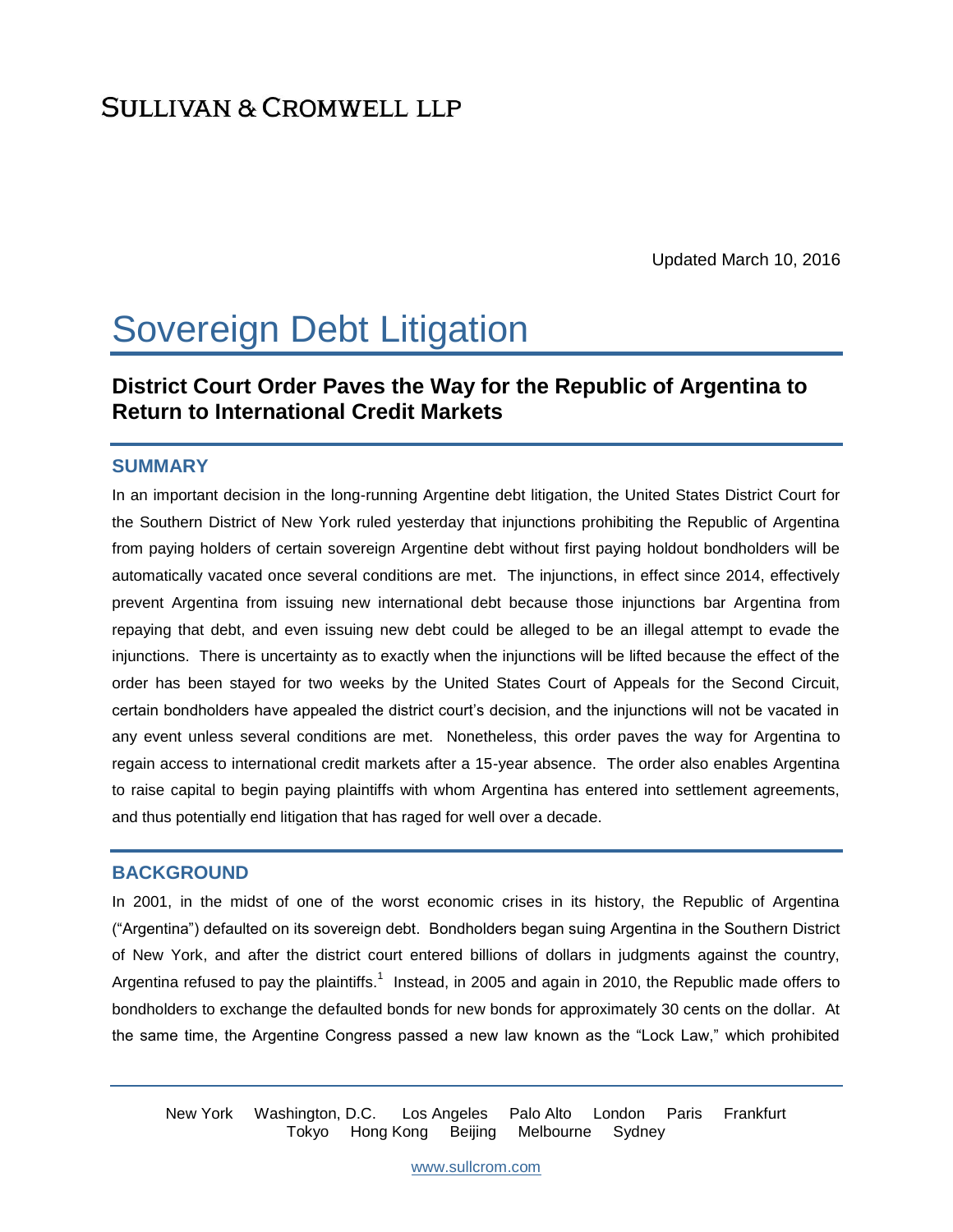Argentina from repaying bondholders who did not participate in the exchange offers. Ultimately, more than 91% of bondholders participated in the exchange offers. $2$ 

Several of the bondholders that declined to participate in the exchange offers, led by a hedge fund called NML Capital, Ltd., a unit of Elliott Management, sought relief from Judge Thomas P. Griesa of the Southern District of New York. These plaintiffs relied on a clause in the contracts governing their bonds known as the "*pari passu*" clause. The *pari passu* clause stated that the debt held by the plaintiffs would "rank at least equally" with certain bonds issued by Argentina in the future.<sup>3</sup> The plaintiffs reasoned that this clause required Argentina to pay the plaintiffs at the same time Argentina paid holders of exchange bonds. Judge Griesa agreed, and on February 23, 2012, he entered injunctions prohibiting the Republic from making payments on the exchange bonds unless a proportional, or "ratable," payment of the amount due was made to the plaintiffs at the same time; because many of the bondholders had accelerated the debt owing under their bonds, those accelerated bonds would have to have been repaid in full in order for Argentina to make an interest payment on the exchange bonds. Judge Griesa also prohibited Argentina from attempting to evade the injunctions. On August 23, 2013, the Second Circuit affirmed the injunctions in full,<sup>4</sup> and on June 16, 2014, the US Supreme Court denied Argentina's petition for a writ of certiorari.<sup>5</sup> As a result, Argentina was prevented from making payments on the exchange bonds, and the country defaulted on those bonds on July 31, 2014. $^6$  In October 2015, Judge Griesa entered similar injunctions in dozens of "me too" lawsuits.<sup>7</sup>

In November 2015, Argentina elected a new president, Mr. Mauricio Macri. President Macri promptly announced his intention to settle with the remaining bondholders. By February 29, 2016, Argentina had reached settlement agreements with plaintiffs who represented 85% of the *pari passu* claims before Judge Griesa, including NML Capital.<sup>8</sup> On February 11, 2016, Argentina asked Judge Griesa to vacate all of the *pari passu* injunctions once Argentina fulfilled certain conditions. The district court could not actually vacate the injunctions because they were the subject of pending appeals before the Second Circuit, but Judge Griesa entered a preliminary "indicative" ruling stating that he would vacate the injunctions once the Second Circuit appeals had concluded.<sup>9</sup> On February 24, 2016, the Second Circuit dismissed the pending appeals at Argentina's request and sent the cases back to the district court. The Second Circuit stated that if Judge Griesa vacated the *pari passu* injunctions, the order would be automatically stayed for up to two weeks, on condition that appeals were filed within two days, in order to allow objecting parties time to appeal and seek a further stay.<sup>10</sup>

#### **THE DISTRICT COURT'S DECISION**

On March 2, 2016, Judge Griesa issued an order stating that the *pari passu* injunctions will be automatically vacated when two conditions are met. First, Argentina must repeal several laws, including the "Lock Law" that prohibits payments to bondholders other than holders of exchange bonds. Second, Argentina must actually pay any plaintiff with whom Argentina had entered into a settlement agreement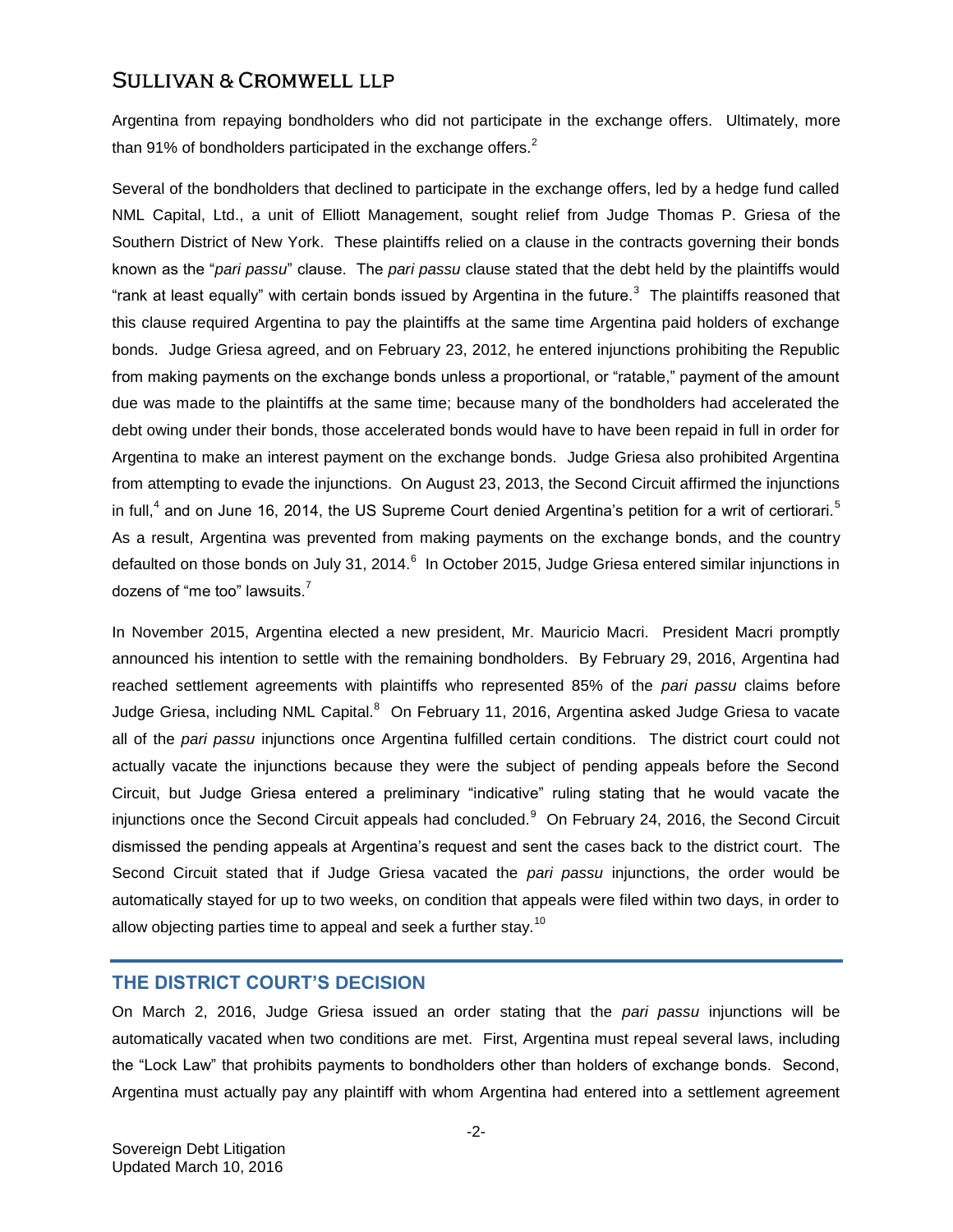on or before February 29, 2016. Only after those laws are repealed and the plaintiffs that reached agreements by February 29 are paid will the injunctions be vacated.<sup>11</sup>

Judge Griesa held that "vacating the injunctions in no way impedes the settlement negotiations now taking place." The court explained that the remaining plaintiffs can continue to negotiate with Argentina, but that these plaintiffs "cannot be allowed" to use the injunctions "as a tool for leverage in negotiations." The court also noted that "[t]here is a pressing need for certainty and finality." The court acknowledged that some bondholders may appeal his decision (and several bondholders filed an appeal today), but stated that any "appeal[] must happen promptly to ensure the certainty and finality needed for existing settlements to succeed." Judge Griesa further explained that some of the settlement agreements require the Republic to pay the plaintiffs by mid-April, and thus Argentina "needs time to raise the capital required to pay" these plaintiffs, something it could not do while the status of the injunctions remained uncertain.<sup>12</sup>

Some of the plaintiffs had asked Judge Griesa to delay any ruling for 30 days in order to allow time for those plaintiffs that had not yet entered into settlement agreements to negotiate with Argentina. Judge Griesa rejected this request, explaining that such a delay "could seriously erode the Republic's ability to move forward and raise the capital necessary to fund the settlements." Judge Griesa also noted that the Second Circuit had already stayed this order for two weeks and that plaintiffs can still negotiate with Argentina during the pendency of an appeal. $^{13}$ 

The court concluded by explaining why the injunctions were no longer justified. Judge Griesa noted that Argentina had reached settlements amounting to "at least \$6.2 billion" and representing over 85% of the *pari passu* claims pending before the court. Judge Griesa also pointed to the fact that Argentina had dropped its pending appeals of the injunctions, "thus showing a completely changed attitude." Finally, in a speech on March 1, President Macri had urged the Argentine Congress to approve the settlements, "an important step toward fulfilling a condition of this order." As such, Judge Griesa wrote, "circumstances have changed so significantly as to render the injunctions inequitable and detrimental to the public interest."<sup>14</sup>

#### **IMPLICATIONS**

The vacatur of the injunctions will allow Argentina to resume payments on the exchange bonds and to return to the international debt markets. There will be some bondholders who do not reach a settlement with Argentina, but in the past, similarly situated creditors have been unable to prevent Argentina from issuing new debt in a properly structured offer, such as in connection with the 2005 and 2010 exchange offers.

The vacatur order provides that the injunctions remain in effect until the conditions set forth in Judge Griesa's March 2 order are met. First, the Argentine Congress must repeal the "Lock Law" and a related law. President Macri's political party does not hold a majority of seats in the Argentine Congress, and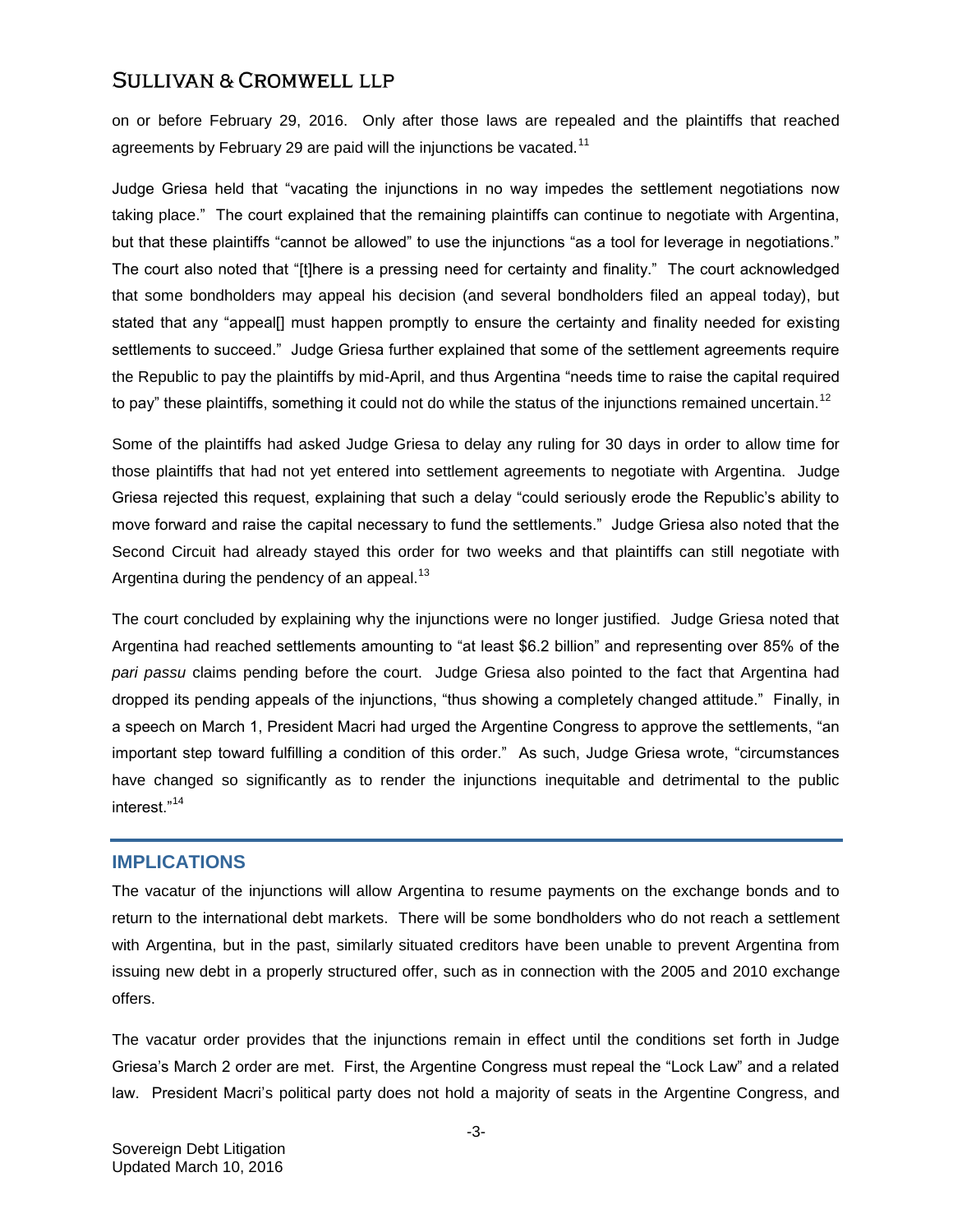initial reports in the news media suggest that the Argentine Congress may not act immediately on President Macri's request.<sup>15</sup> Second, assuming the Argentine Congress approves the deals and repeals the necessary laws, Argentina will need to pay in full any plaintiffs with settlement agreements that were signed on or before February 29. That requirement apparently means Argentina will need to pay more than \$6 billion prior to lifting of the injunctions. The settlement agreement between Argentina and plaintiffs with some of the largest claims, including NML Capital, requires Argentina to pay those plaintiffs by April 14, 2016.<sup>16</sup> Judge Griesa's March 2 order specifically contemplates that Argentina would need to "raise the capital" to make these payments. Although the injunctions remain in effect, they do not, by their express terms, prevent the issuance of new debt — only payment thereon (without a ratable payment) and it would be difficult to contend that issuing debt that is contemplated by Judge Griesa's order would be an "evasion" of them. Thus, it appears that Argentina may issue debt securities at any time, but would continue to be prevented from paying interest on the new debt securities until the injunctions are vacated.

The date when the injunctions are actually vacated will also depend on when the Second Circuit decides the pending appeal of Judge Griesa's March 2 order. The Second Circuit has ordered expedited briefing on the merits, and that briefing will conclude on March 25, with any oral argument to follow sometime thereafter.<sup>17</sup> In the meantime, Judge Griesa's order will likely be stayed—several of the plaintiffs have filed an unopposed motion with the Second Circuit asking the Court to extend the existing stay until it renders a decision in the appeal.

In any event, the district court's March 2 order represents an important step in the long-running Argentine bond litigation. The order signals the beginning of the final chapter in that litigation, and it paves the way for Argentina to return to international credit markets for the first time in nearly 15 years.

\* \* \*

Copyright © Sullivan & Cromwell LLP 2016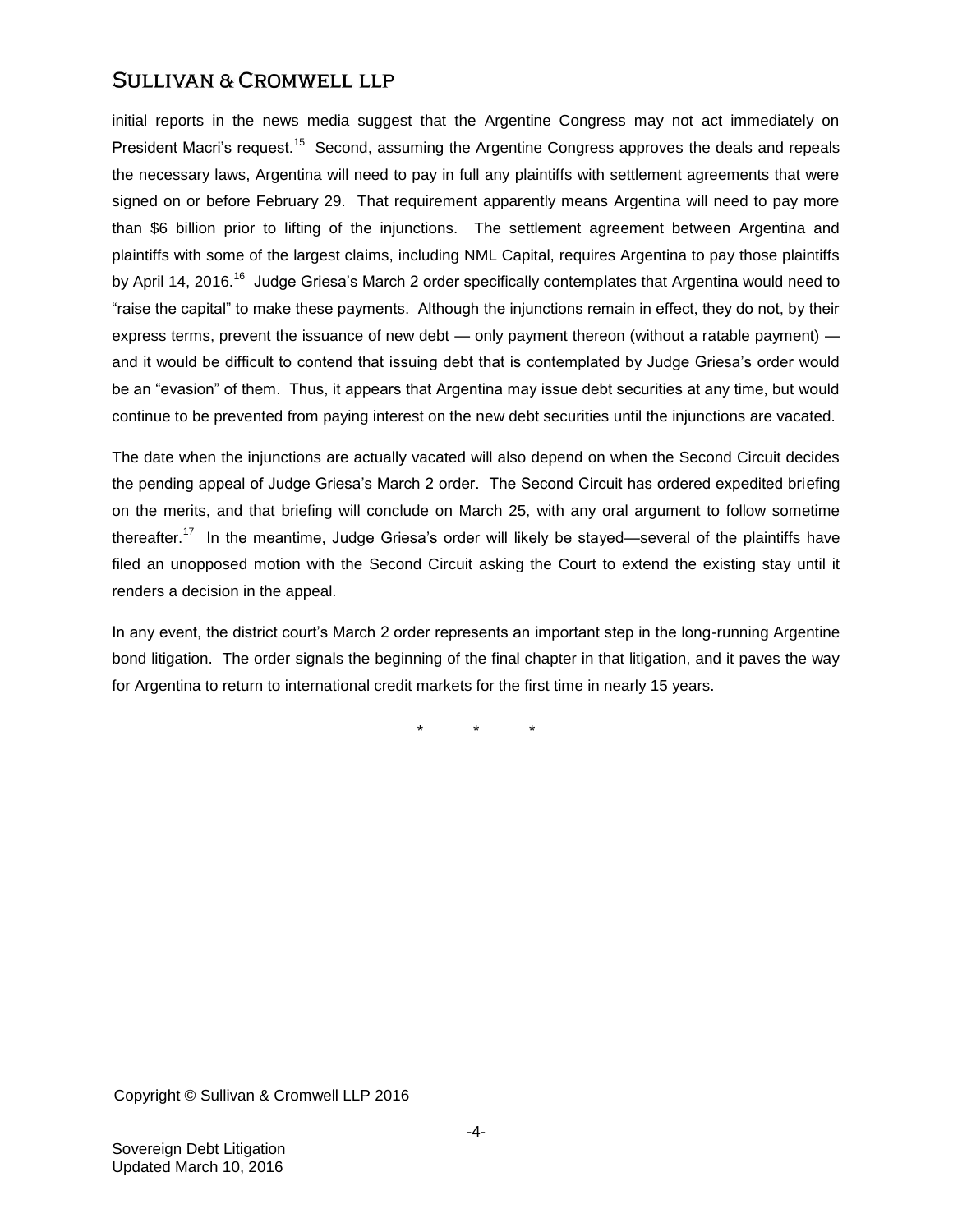#### **ENDNOTES**

- 1 Sullivan & Cromwell LLP has represented the Central Bank of Argentina in litigation related to Argentina's 2001 default.
- <sup>2</sup> *NML Capital, Ltd.* v. *Republic of Argentina*, 699 F.3d 246, 252-53 (2d Cir. 2012).
- 3 *Id.* at 251.
- <sup>4</sup> *NML Capital, Ltd.* v. *Republic of Argentina*, 727 F.3d 230 (2d Cir. 2013).
- 5 *See Republic of Argentina* v. *NML Capital, Ltd.*, 134 S. Ct. 2819 (2014).
- 6 *See*, *e.g.*, Sarah Marsh and Richard Lough, *Argentine Markets Fall Post-Default, New York Hearing on Friday*, Reuters (Aug. 1, 2014 12:43 AM), [http://www.reuters.com/article/us-argentina](http://www.reuters.com/article/us-argentina-debt-idUSKBN0G00DX20140801)[debt-idUSKBN0G00DX20140801.](http://www.reuters.com/article/us-argentina-debt-idUSKBN0G00DX20140801)
- <sup>7</sup> *NML Capital, Ltd.* v. *Republic of Argentina*, No. 14-cv-8601, 2015 WL 6656573 (Oct. 30, 2015).
- 8 *See* Memorandum and Order, *NML Capital, Ltd.* v. *Republic of Argentina*, No. 08-cv-6978, at 4 (S.D.N.Y. Mar. 2, 2016), Dkt. No. 912.
- 9 *Id.* at 2.
- <sup>10</sup> *Id.* at 2, 4.
- <sup>11</sup> *Id.* at 5.
- <sup>12</sup> *See id.* at 3-4.
- <sup>13</sup> *Id.* at 4.
- <sup>14</sup> *Id.* at 4-5.
- <sup>15</sup> *See*, *e.g.*, Hugh Bronstein and Maximilian Heath, *Clock Ticks as Argentina's Macri Asks Congress to OK Creditors Deal*, Reuters (Mar. 1, 2016 11:12 AM), [http://www.reuters.com/article/us-argentina-debt-macri-idUSKCN0W34OQ.](http://www.reuters.com/article/us-argentina-debt-macri-idUSKCN0W34OQ)
- <sup>16</sup> *See* Supplemental Memorandum of Law of NML Capital, Ltd., *NML Capital, Ltd.* v. *Republic of Argentina*, No. 08-cv-6978, at 8-9 (S.D.N.Y. Feb. 29, 2016), Dkt. No. 901.
- <sup>17</sup> *See* Order, *Aurelius Capital Master, Ltd.* v. *Republic of Argentina*, No. 16-628 (2d Cir. Mar. 8, 2016), Dkt. No. 30.